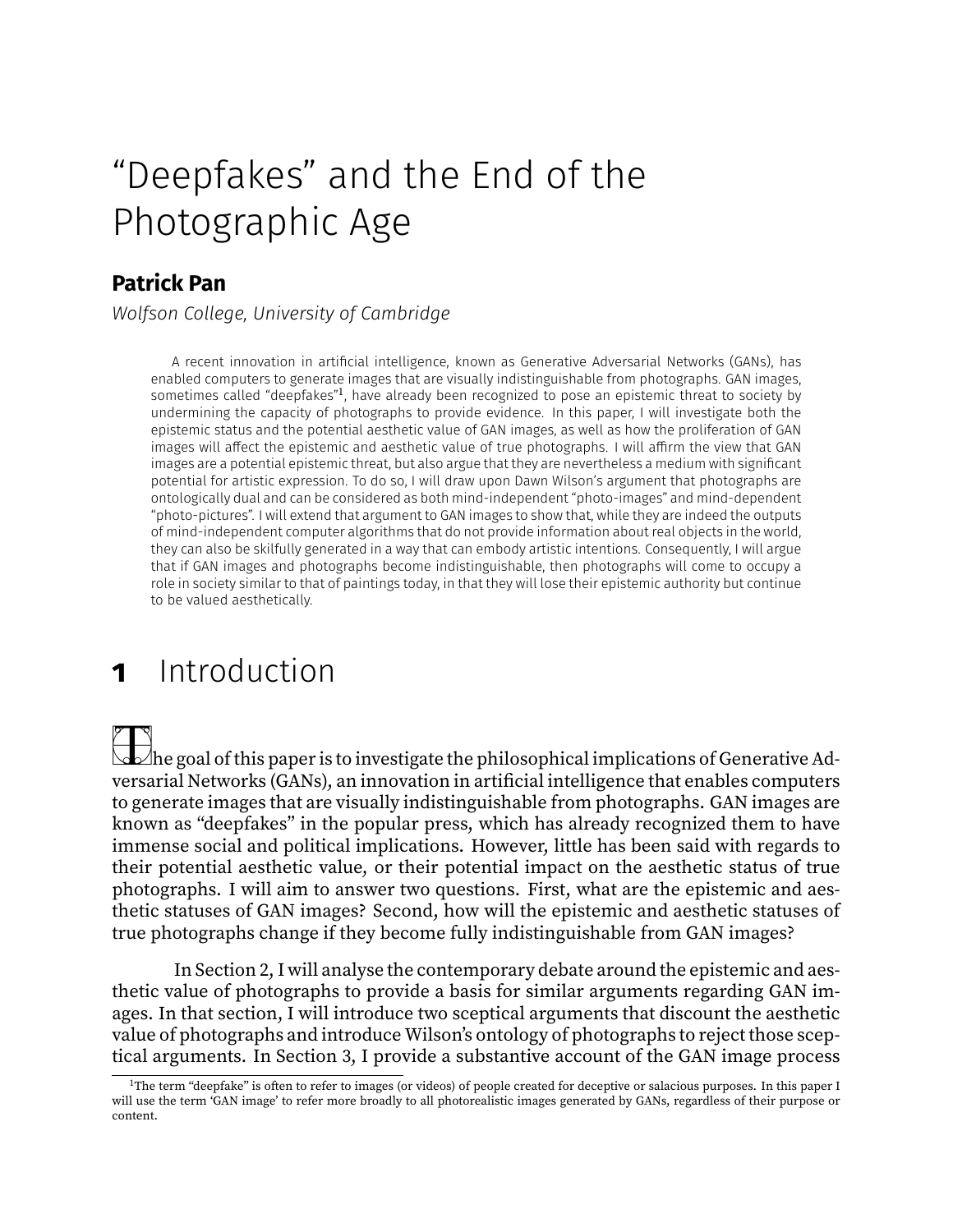in order to ground an epistemic and aesthetic analysis in the following two sections. In Section 4, I will argue that GAN images indeed pose a threat to the epistemic value of photographs. In Section 5, I will attempt to adapt the sceptical arguments introduced in Section 2 to target GAN images and utilize a modified form of Wilson's arguments to demonstrate that GAN images have a potential for artistic expression on par to that of photographs. I conclude in Section 6 that the impending shift in the role of photography due to the proliferation of GANs is not unprecedented, as it will likely be similar to the effect that the invention of photography itself had upon the previously dominant artform of painting.

### **2** The Duality of Photographs

Photographs are commonly thought to occupy a dual role in society. As epistemic tools, photographs have an unparalleled ability to reliably record what some objects in the world looked like at some time. Simultaneously, photography is one of the most widely used aesthetic media in the world. Photographs often fulfil either of these two roles: this is evident through a glance at the average smartphone camera roll, which might contain pictures of important documents (epistemic tool) as well as colourful sunsets (artistic expression). Crucially, some photographs fulfil both roles. For instance, a portrait of a former pet may be valued not only for its ability to serve as a reminder of how the pet once looked, but also for its aesthetic properties.

However, examining the assumptions that underlie this common view illuminates a potential tension between these two roles. Photographs are usually considered to be epistemically valuable because they are "mind-independent": the appearance of a photograph is causally determined by the state of the physical world, independent of any agent's intentions. On this view, photographs are more valuable epistemic tools than paintings or drawings, which are produced through the intentions of an artist. On the other hand, if we accept the widespread<sup>2</sup> claim that art must be intentionally produced (for instance, as formulated by Nick Zangwill $3$ ), the possibility that photography can be art implies that photographs must possess some degree of "mind-dependence". The dual epistemic and aesthetic roles of photography appear to pose the contradiction that photographs simultaneously possess mind-independence and mind-dependence.

#### **2.1** Arguments Against Photographic Duality

Some philosophers, such as Roger Scruton, sidestep this apparent contradiction by simply denying that photographs have a dual nature. Given that the causal dependence of photographs on certain physical features of the world is easily observable, it seems much plausible to dispense with mind-dependence and claim that photographs are solely mindindependent. This singular thesis of mind-independence can be utilized in multiple dis-

<sup>2</sup>Paisley Livingston, Art and Intention: A Philosophical Study (Oxford: Oxford University Press, 2005), 35–40.

<sup>3</sup>Nick Zangwill, "The Creative Theory of Art," American Philosophical Quarterly, no. 32 (1995): 307–23.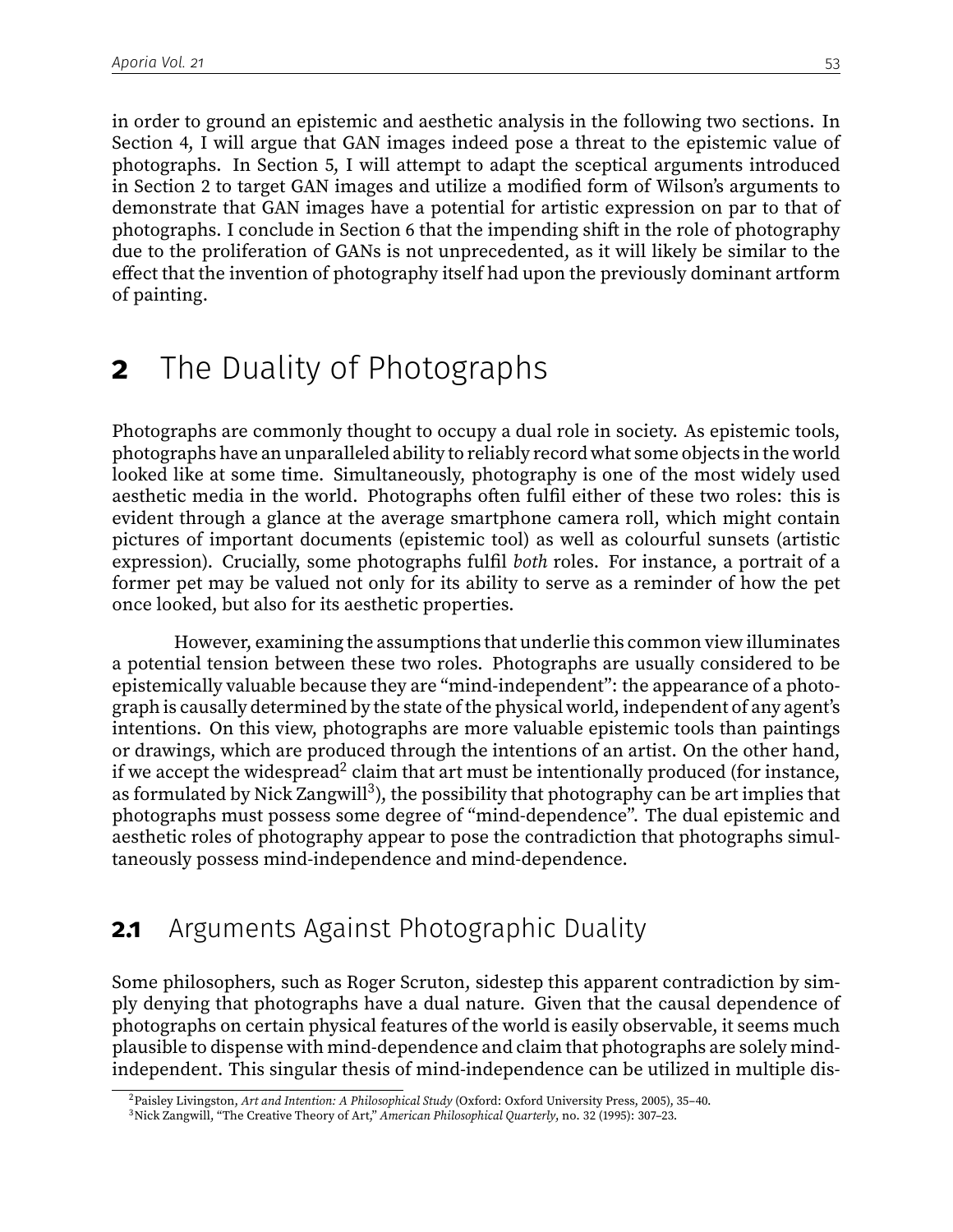tinct sceptical arguments purporting to show the impossibility of aesthetic expression in photographs.

One such sceptical argument posits that photographs too closely resemble reality to deserve any aesthetic interest for their own sake. On this view, which I call "transparency scepticism", photographs are, by nature, transparent depictions of reality and deserve no aesthetic interest in themselves. The transparent relationship between photographs and what they depict thus simultaneously justifies photography's epistemic value and dooms its aesthetic value. The most provocative such argument comes from Roger Scruton, who controversially claims that "with an ideal photograph it is neither necessary nor even possible that the photographer's intention should enter as a serious factor in determining how the picture is seen". $4$  According to Scruton, the ideal photograph is "recognized at once for what it is — not as an interpretation of reality but as a presentation of how something looked".<sup>5</sup> Scruton's ideal photograph is the epitome of an epistemic tool, as it enables one to obtain reliable information about the appearance of an object. However, because the nature of the ideal photograph is to faithfully reproduce reality, there is no need to consider the intentions of the photographer. On Scruton's transparency sceptic view, ideal photographs are entirely mind-independent and are merely "a means to the end of seeing its subject".<sup>6</sup>

A second argument, which I call "mechanical scepticism", posits that the creation of a photograph is dominated by mechanical and non-human processes that interfere with the transmission of a human intention. Mechanical scepticism dates as far back as 1865 in a highly dogmatic form claiming that photography lacks "something beyond mere mechanism" and cannot be "the expression of man's delight in God's work".<sup>7</sup> More recently, it has been utilized in a less extreme form by Nigel Warburton, who argues that photographers must personally certify that their photographs actually fulfil their artistic intentions in order to guarantee their aesthetic value. Warburton broadly defines the process of certification as a "conferral of status" and argues that means of certification  $\overline{\text{include}}$  "signing, stamping, exhibiting, [or] printing the image in a certain context" $^8$ . According to Warburton, such certification is the only way "in which photographers overcome the expressive limitations of a process that is largely automated",<sup>9</sup> and photographs lacking certification "can never be reliable indicators of a photographer's intentions".<sup>10</sup> Warburton's mechanical scepticism characterizes photography as a medium whose potential artistic value is undermined by the fact that it contains mind-independent automatic processes, and Warburton argues that this issue can only be mitigated through an additional mind-dependent mark.

Transparency scepticism and mechanical scepticism proceed from the same assumption about the photographic process: the claim that photographs are created through a mechanical, mind-independent process. However, they differ crucially in that the former targets the content of a photograph, and that the latter targets the causal history of

<sup>&</sup>lt;sup>4</sup>Roger Scruton, "Photography and Representation," Critical Inquiry 7, no. 3 (1981): 588.

<sup>&</sup>lt;sup>5</sup>Scruton, "Photography and Representation", 588. Italics mine.

<sup>&</sup>lt;sup>6</sup>Scruton, "Photography and Representation," 590.

<sup>&</sup>lt;sup>7</sup>7 "Art and Photography," The New Path 2, no. 12 (1865): 198-199.

<sup>8</sup>Nigel Warburton, "Authentic Photographs," The British Journal of Aesthetics 37, no. 2 (1997): 134.

<sup>9</sup>Warburton, "Authentic Photographs," 135.

<sup>10</sup>Warburton, "Authentic Photographs," 135.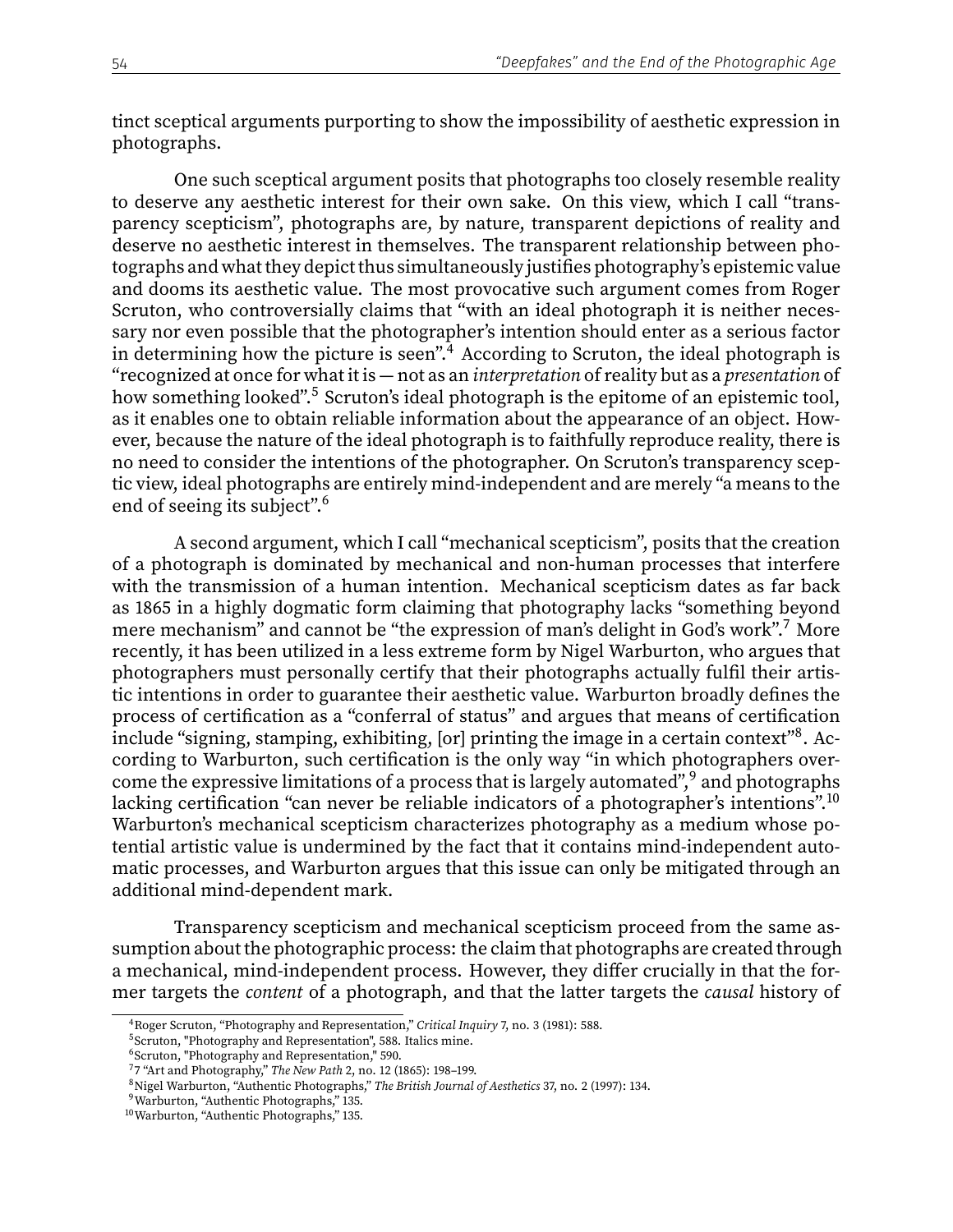a photograph. A sufficient rebuttal of the idea that photographs are intrinsically mindindependent would weaken both transparency and mechanical scepticism, as well as other views that deny the ability of photographs to earn our aesthetic interest.

#### **2.2** Photo-Image and Photo-Picture

Dawn Wilson (publishing as Phillips) poses a solution to the apparent contradiction by proposing that photographs have a dual ontology and exist as both "photo-image" and "photo-picture". According to Wilson, the photo-image refers to the visual appearance of a photograph, and "visual properties of the photo-image supervene on... those properties caused by the photographic event [and] material production process".<sup>11</sup> The photo-image is the photograph considered in a purely material sense: its properties are causally determined by mechanical, mind-independent objects and processes. By contrast, a photopicture "has intentional content as  $[a \text{ product}]$  of human design",<sup>12</sup> and the "properties" of the photo-picture also supervene on the intentions of the artist".<sup>13</sup> According to Wilson, skilful manipulation of the photographic process allows a photographer to create a photograph that fulfils the purpose of a photo-picture. Wilson writes:

The skilled photographer can form intentions to create a visual image that will have particular properties. The photographer is not simply at the mercy of the photographic process; but instead uses photographed objects, along with the camera apparatus, in accordance with a skilled understanding of the photographic process, to create photo-images that have those particular visual properties. In this way a photograph can fulfil the intentions of a photographer as much as a painting can fulfil the intentions of a painter.<sup>14</sup>

Wilson's characterization of skilful photography poses an effective rebuttal to both transparency and mechanical scepticisms. In the case of transparency scepticism, Wilson concedes that "when we take an interest in a photo-image, we may be concerned with [the photographed] objects".<sup>15</sup> This allows that Scruton's argument to be correct only if we consider the photograph *qua* photo-image. Yet by viewing the process of producing a photograph *qua* photo-picture, i.e., through the lens of a skilled photographer's intentional actions surrounding the actual photographic event, Wilson brings to light that an artist's intention, far from being invisible in the causal history of a photograph, in fact leaves an indelible mark upon it. All this is to suggest that there is in fact capacity for an artist's intention, and therefore aesthetic value, in a photograph.

Meanwhile, in the case of mechanical scepticism, Wilson's appreciation of photographers' skilful manipulation of the photographic process suggests that the sophisticated mechanical processes involved in photography simply make available a greater set

<sup>&</sup>lt;sup>11</sup>Dawn M. Phillips, "Fixing the Image: Rethinking the 'Mind-Independence' of Photographs," Postgraduate Journal of Aesthetics 6, no. 2 (2009): 13.

<sup>&</sup>lt;sup>12</sup>Phillips, "Fixing the Image," 5.

<sup>13</sup>Phillips, "Fixing the Image," 20.

<sup>&</sup>lt;sup>14</sup>Phillips, "Fixing the Image," 18.

<sup>&</sup>lt;sup>15</sup>Phillips, "Fixing the Image," 19. Italics mine.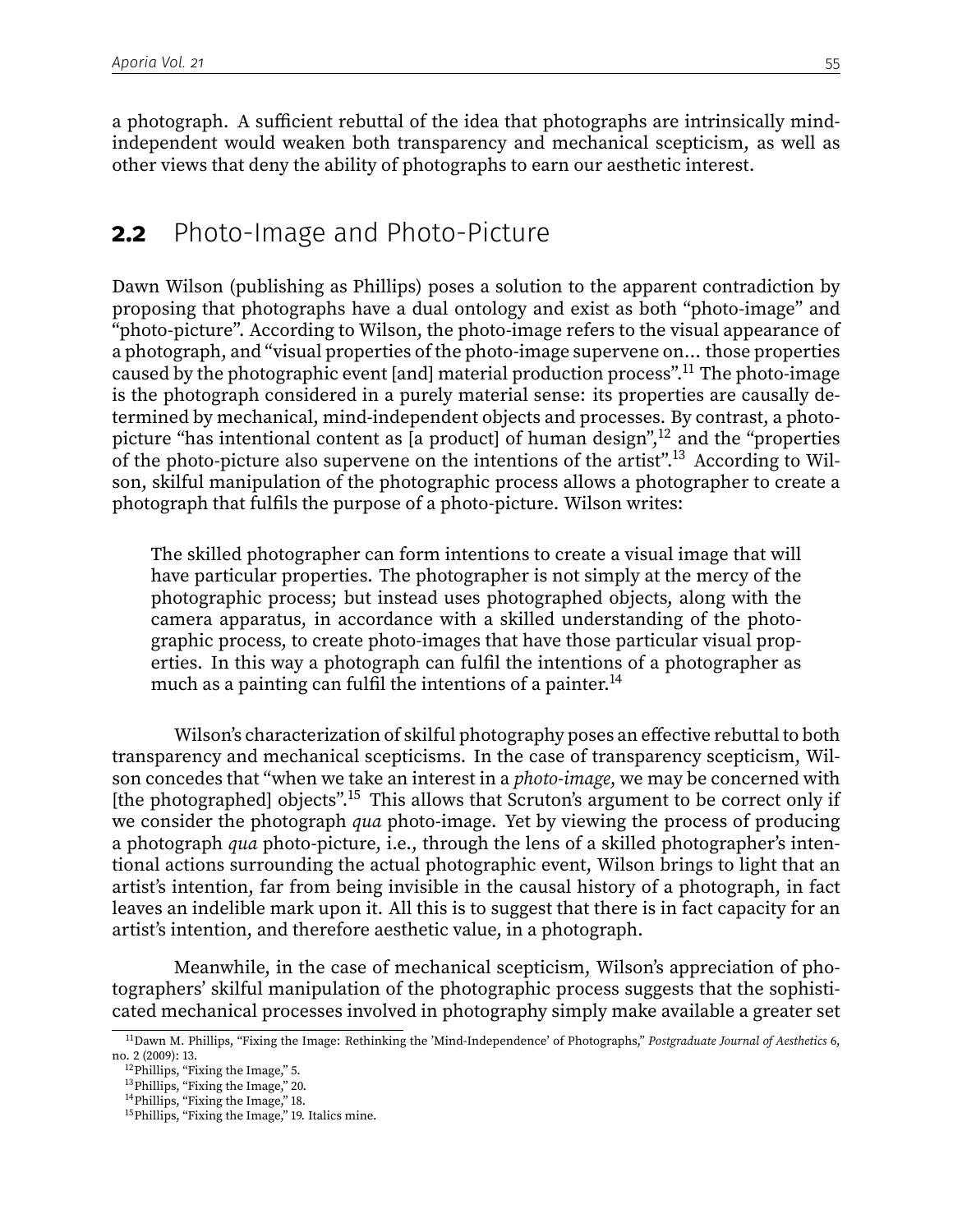of tools with which photographers can realize their intentions. Historically, technological advances have broadened the expressive range of photographs. For instance, prior to the invention of colour photography, photographers had only light and dark to establish contrast in a photograph, but today they can also utilize warm and cool colours to effect further contrast. By understanding the photographic process as a means to the end of an artist, Wilson dismisses Warburton's concern that automatism limits creative expression. On the contrary, mechanical sophistication only empowers an artist's expression.

Wilson's description of the photographic process is particularly compelling because it permits photography to fulfil both epistemic and aesthetic roles without compromise. Instead of defining mind-independence and mind-dependence as directly opposed, Wilson conceives of the mind-independence of a photo-image and the mind-dependence of a photo-picture as independent traits. I believe that Wilson's account of photography satisfactorily justifies the dual roles of photography, and that it is useful for analysing photographs in terms of their epistemic and aesthetic value. To determine how Wilson's argument relates to GAN images, we must now investigate the process by which GAN images are created.

# **3** The GAN Image Process

In this section, I will briefly describe the process by which a GAN is used to generate an image. While the GAN image process involves a great deal of algorithmic computation, it also requires a signicant amount of human operation that centres on three factors. The first is the selection of the "training set", a database of images which the GAN learns to imitate. The second is the choice of a "seed number", which the GAN mathematically transforms into an image resembling one from the training set. The third is the final step of curating images produced by the GAN.

A GAN consists of a competing pair of algorithms, a "generator" and a "discriminator". The generator is tasked with turning random numbers called "seeds" into images that resemble those from the training set. The discriminator then receives a mix of images created by the generator and images from the training set and attempts to determine the origin of each image. Both algorithms receive the discriminator's results and use them to improve through trial and error: the generator learns to operate more closely to when it succeeded in deceiving the discriminator, while the discriminator learns from its mistakes. Over time, the generator learns to turn any seed number into an image that the discriminator would guess is part of the training set.<sup>16</sup>

Notably, if the training set depicts one kind of object, then the GAN will produce images that appear to depict the same kind of object. For instance, a GAN trained with photographs of human faces will generate images resembling human faces. As proof of the photorealism of GAN images, consider the two faces in figure 1 and attempt to determine which was computer-generated.

<sup>16</sup>"Overview of GAN Structure |Generative Adversarial Networks," Google Developers, accessed Jan 4, 2020, developers.google.com/machine-learning/gan/gan\_structure.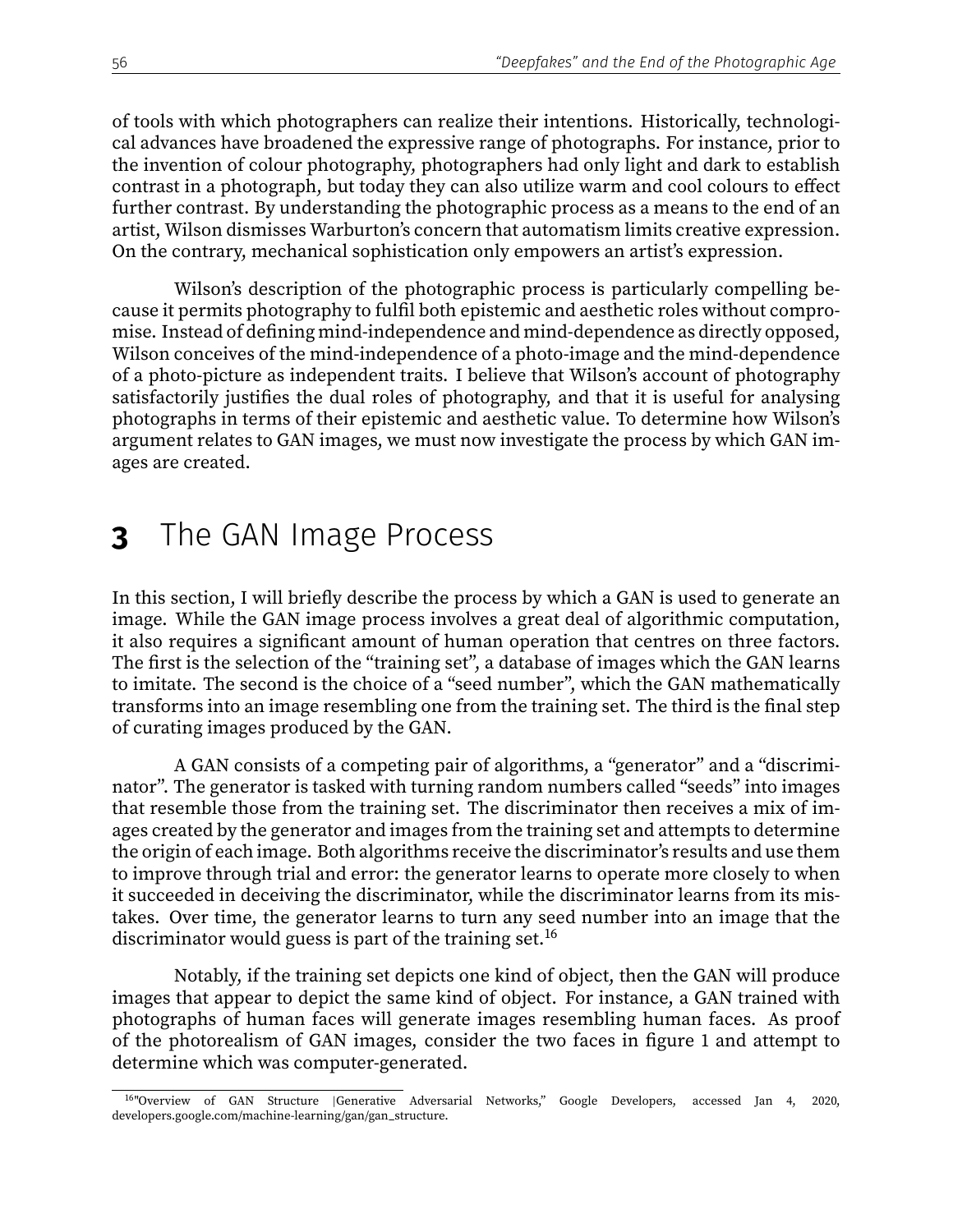

Figure 1: One face was generated by the GAN powering thispersondoesnotexist.com $^{17}$ 

After training, the generator can be provided an arbitrary seed number to convert into an image. Using other AI techniques, it is possible to select a seed that further influences the appearance of the output. One particularly interesting application turns linguistic descriptions into seeds that generate images matching the description. Figure 2 contains images generated from descriptions of birds by various algorithms developed from 2016 to 2018 (lower rows show newer results).<sup>18</sup> While the results of even the latest algorithms are not quite as realistic as the above faces, it is likely that the quality of these images will continue to increase in time to become equally photorealistic. These results illustrate that the seed number, which can be deliberately selected, has a strong influence upon the appearance of the generated image.

In total, the GAN image process offers three opportunities to manipulate the appearance of the final image. First, the selection of an appropriate training set circumscribes the possible appearance of all generated images. Second, the choice of a seed number allows one to influence the appearance of the image within the boundaries set by the training set. Finally, the curation of GAN-generated images allows selection of the results that best fit certain criteria, which can range from simple photorealism, to correspondence with a description, to even specific visual qualities that fulfil an artistic intention.

<sup>&</sup>lt;sup>18</sup>18 Han Zhang et al., "StackGAN++: Realistic Image Synthesis with Stacked Generative Adversarial Networks," IEEE Transactions on Pattern Analysis and Machine Intelligence 41, no. 8 (2019): 1954, fig. 3.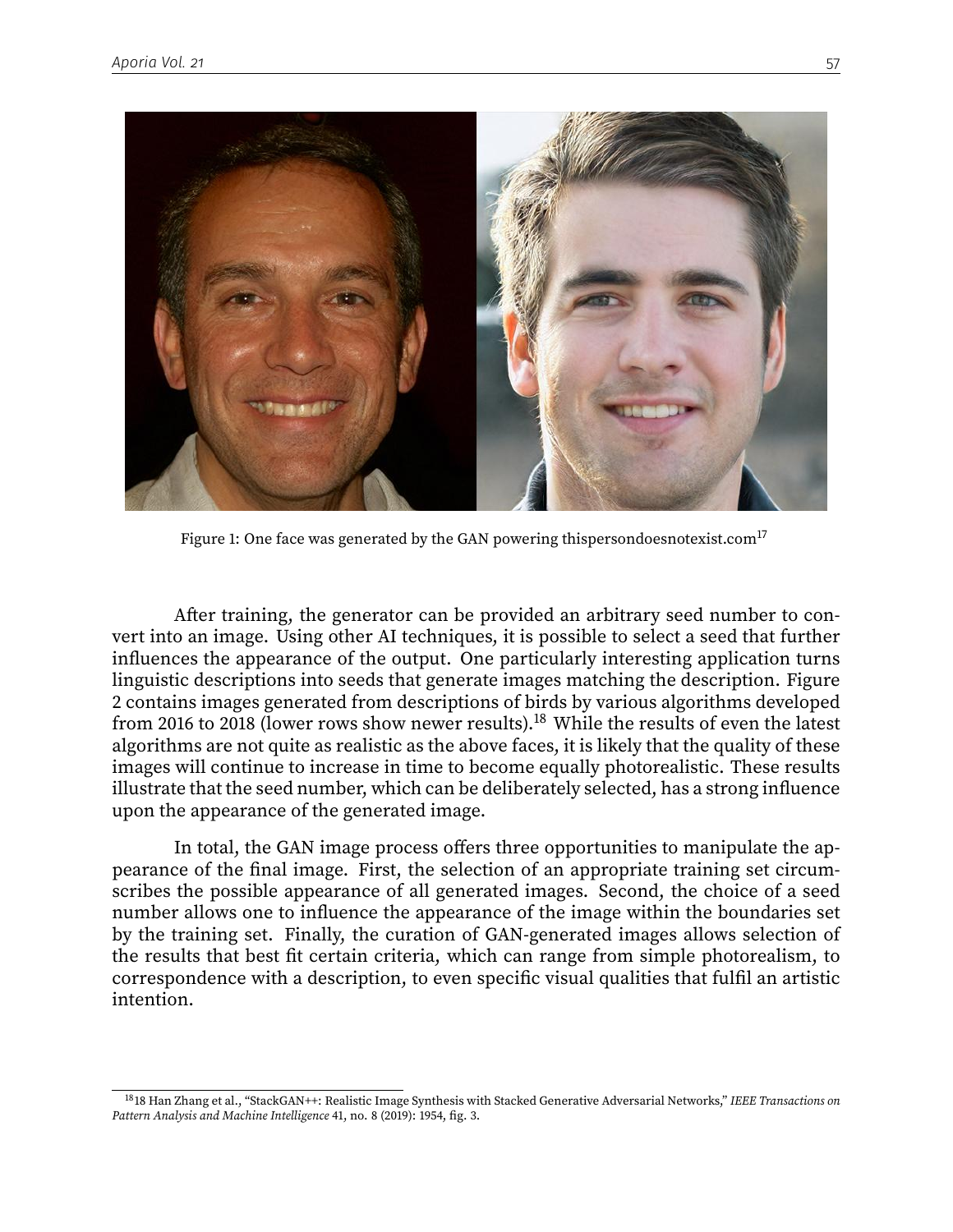

Figure 2: Results from various GANs trained to generate images of birds according to image descriptions. Reproduced from Han Zhang et al. with permission.

# **4** The Epistemic Value of Generated Images

### **4.1** Probabilistic Visual Information

As discussed in Section 2, photographs are commonly understood to be epistemically valuable in virtue of their mind-independence. Here, the term "mind-independence" refers specifically to a mind-independent counterfactual relation to the portrayed object. For instance, if a photograph is taken of a person's face, then a change in the person' facial expression necessitates a like change in the photograph — the photograph will show a smile if and only if the person is smiling. This dependence is invariant with respect to any mind, as the photograph will show a smile regardless of the mental state of the photographer or viewer. Indeed, this relation persists even if the photograph is taken by a computer-controlled security camera. However, this idea about mind-independence is merely an intuition, not a rigorous epistemic argument.

In a pair of papers,<sup>19 20</sup> Cohen and Meskin analyse the process by which we purport to gain knowledge from photographs. On their account, photographs are not sources of knowledge (defined as justified true belief), but of "information", which Cohen and Me-

<sup>&</sup>lt;sup>19</sup>Jonathan Cohen and Aaron Meskin, "On the Epistemic Value of Photographs," The Journal of Aesthetics and Art Criticism 62, no. 2, (2004): 197–210.

 $^{20}$ Aaron Meskin and Jonathan Cohen, "Photographs as Evidence," in Photography and Philosophy, ed. Scott Walden (Malden: Blackwell 2008) 28 Jan. 2009: 70–90.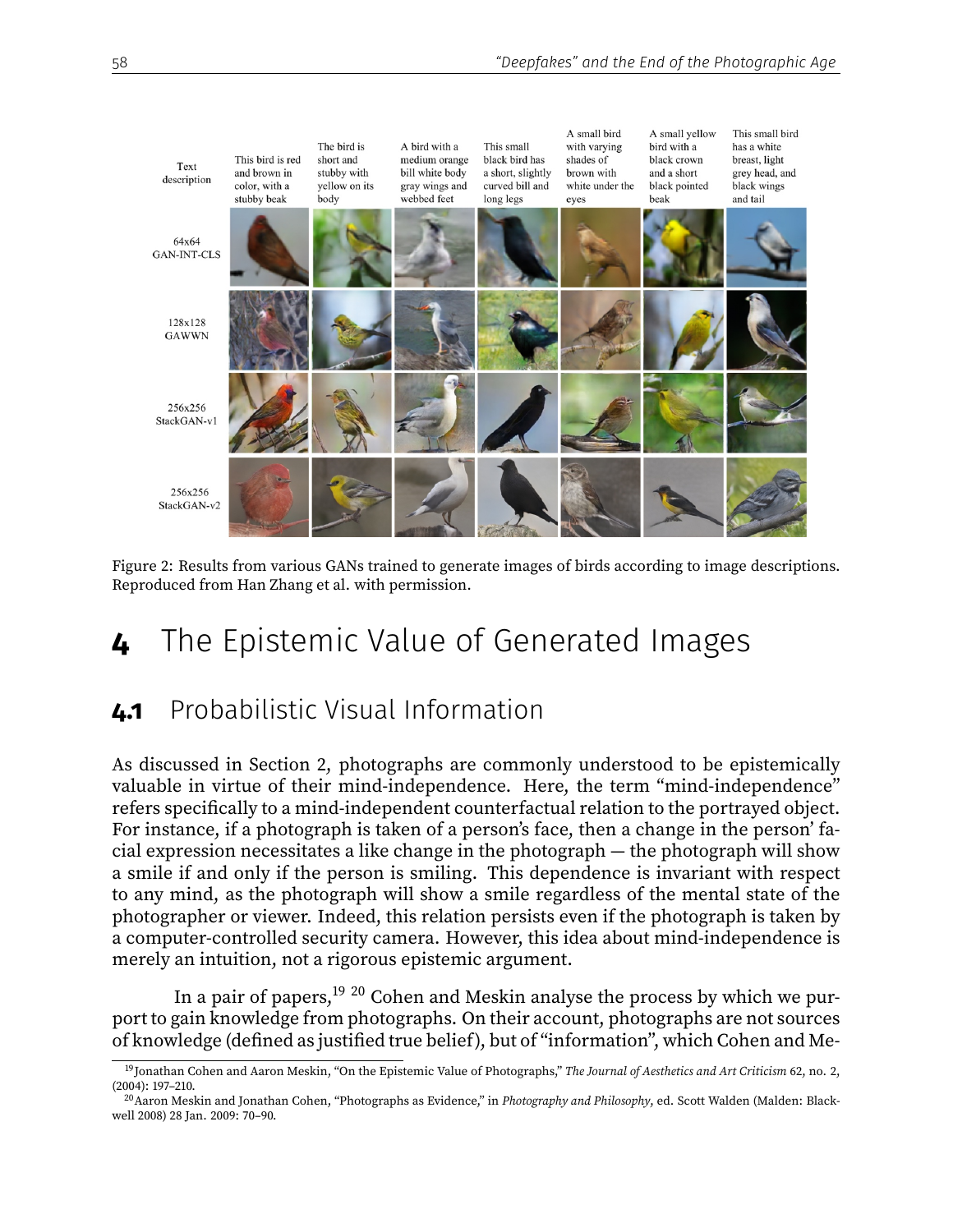skin define as a "probabilistic, counterfactual-supporting, connection between independent variables".<sup>21</sup> Their definition of information is two-pronged: A carries information about B only if, firstly, A is likely to be very close in value to B (probabilistic connection), and secondly, a change in B will result in a change in A (counterfactual). Having defined information, Cohen and Meskin assert that photographs "typically provide information about many of the visually detectable properties of the objects they depict".<sup>22</sup> Thus, if a photograph carries information, then its appearance resembles the appearance of the object it depicts, and any change in the depictum causes a corresponding change in the photograph. Additionally, Cohen and Meskin clarify that "informational links are constituted independently of any subject's beliefs or mental states"<sup>23</sup>, which introduces the condition of mind-independence. This claim is similar to the mind-independence thesis with which we are already familiar, but it differs significantly in that it operates with regards to information, not knowledge or belief.

Images generated by a computer do not necessarily have a similar mind-independent counterfactual correlation with the appearance of their depicta. While the images generated by a GAN algorithm resemble those of the training set, this resemblance does not support counterfactuals relating to specific concrete objects. For instance, the images at thispersondoesnotexist.com depict faces that vary in age, gender, skin tone, and other features, yet they do not provide information about any actual person. GAN images cannot carry information as photographs do about their depicta.

#### **4.2** Salient Image Categories and Epistemic Value

Cohen and Meskin concede that the capacity of a medium to carry information is distinct from our belief that the medium actually carries information. To underscore the importance of this distinction, Cohen and Meskin propose the example of courtroom illustrations and veridical portrait paintings, which carry information about their subjects because they probabilistically and counterfactually resemble their depicta. Nevertheless, our beliefs about them differ, and "we do not accord the same epistemic status to realistic portrait paintings as we accord to photographs".<sup>24</sup>

To explain our *beliefs* that photographs carry information, Cohen and Meskin examine the background social practices involved when we interpret images. According to Cohen and Meskin, when we encounter a token photograph, we "typically categorize that token as an instance of the type of photographs" and deem it epistemically reliable.<sup>25</sup> By contrast, when we encounter even the most realistic portrait painting, we "typically do not categorize that token as an instance of the type of veridical portrait paintings" but instead "an instance of the type of portrait paintings" and deem it epistemically unreliable.<sup>26</sup> The difference between these examples consists in that the "type [of photographs]

<sup>21</sup>Cohen and Meskin, "Epistemic Value," 7.

<sup>22</sup>Meskin and Cohen, "Evidence," 3.

<sup>23</sup>Meskin and Cohen, "Evidence," 3.

<sup>&</sup>lt;sup>24</sup>Cohen and Meskin, "Epistemic Value", 15.

<sup>&</sup>lt;sup>25</sup>Cohen and Meskin, "Epistemic Value", 16. <sup>26</sup>Cohen and Meskin, "Epistemic Value", 16.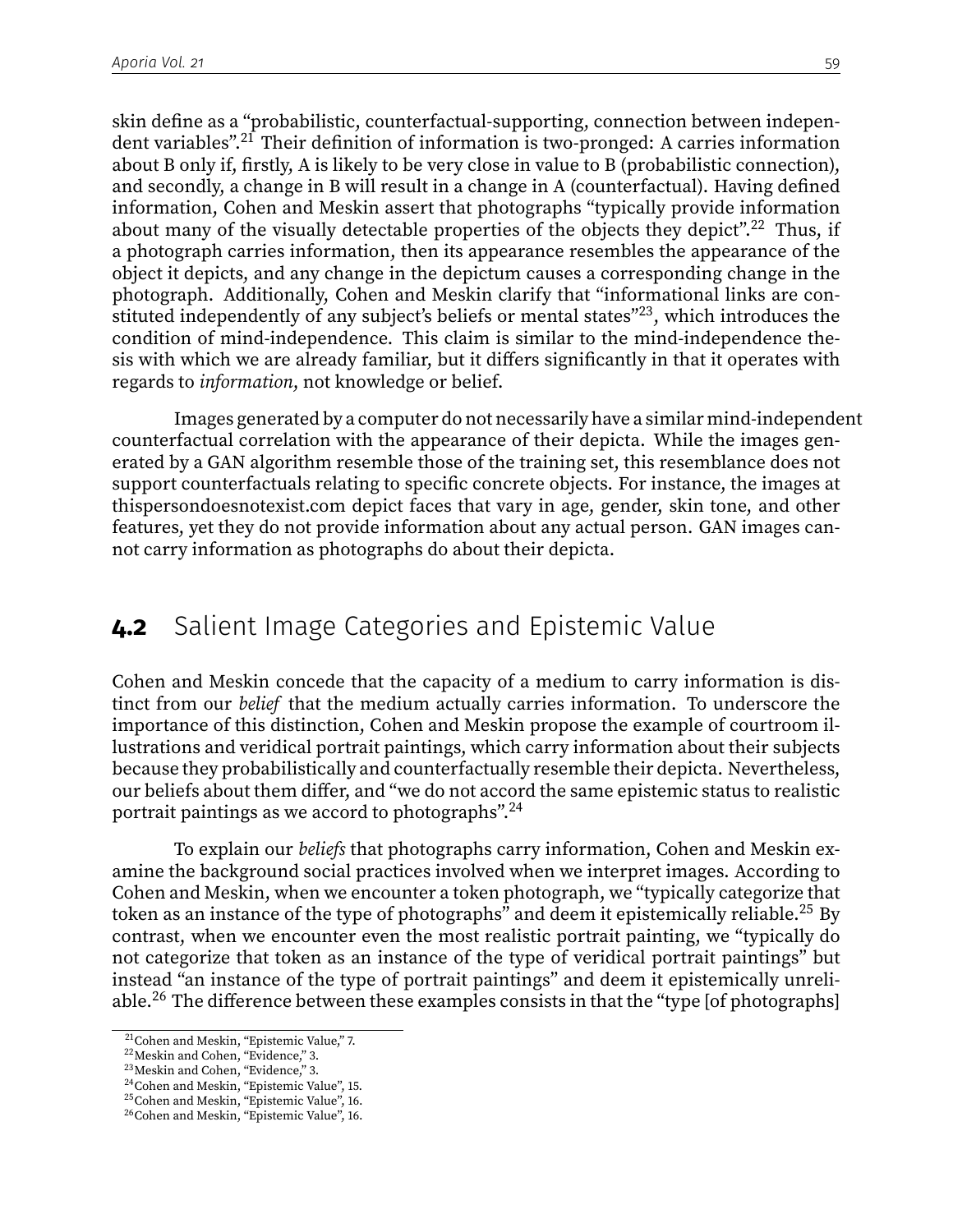is salient for subjects in a sense that these other types [portrait paintings] are not".<sup>27</sup> Most of us believe that photographs, paintings, and drawings are salient types of images — only the first of which is a reliable carrier of information  $-$  but that veridical portrait paintings and courtroom drawings are not salient types, despite the information they actually carry. Cohen and Meskin remark that "both the saliency ordering among representational types and the generally-held background beliefs about these types are, presumably contingent"<sup>28</sup> According to this view, if our beliefs change and the salience of photographs as a type of image diminishes, then it is possible that we would judge token photographs to fall under a salient type of image that does not reliably carry visual information and photographs would lose their epistemic value.

If GAN images become so photorealistic as to become indistinguishable from true photographs, then true photographs will cease to be a salient category of image. Just as veridical portrait paintings and non-veridical portrait paintings both fall under the salient category of portrait paintings, GAN images and digital photographs would likely both fall under the category of the "photorealistic image" as a whole. Because the uni fied category of photorealistic image contains both information-carrying photographs and information-devoid GAN images, the category cannot be said to reliably carry information. Although photographs would retain their ability to carry information — there could certainly be no change to the content of pre-existing photos — on the level of belief, they would be judged to be simply "digital images" with no epistemic value. Thus, the proliferation of photorealistic GAN images may entirely strip photographs of their epistemic status.

## **5** The Aesthetic Value of GAN Images

### **5.1** Aesthetic Scepticism and Technologial Advancements

Recall from Section 2 the arguments I termed transparency scepticism and mechanical scepticism. Despite their archaic roots, the two sceptical arguments might seem to be increasingly justied by historical and modern advances in photographic technology. In the case of transparency scepticism, one might claim that the argument has been strengthened by improvements in the resolution and colour fidelity of digital cameras. If the argument of transparency scepticism applies to a scratchy, blurry, black-and-white photograph that significantly distorts reality, then it most definitely applies to a 24-megapixel image from a cutting-edge digital camera.

In a similar vein, the argument of mechanical scepticism is also strengthened by technological advancements. Pressing the shutter button on an iPhone is far more "automatic" than spending twenty minutes exposing a delicate daguerreotype plate to light and curing it with noxious chemicals. A mechanical sceptic might therefore argue that the human element in photography has continuously diminished over time to a comparatively

<sup>27</sup>Cohen and Meskin, "Epistemic Value", 16.

<sup>&</sup>lt;sup>28</sup>Cohen and Meskin, "Epistemic Value", 19.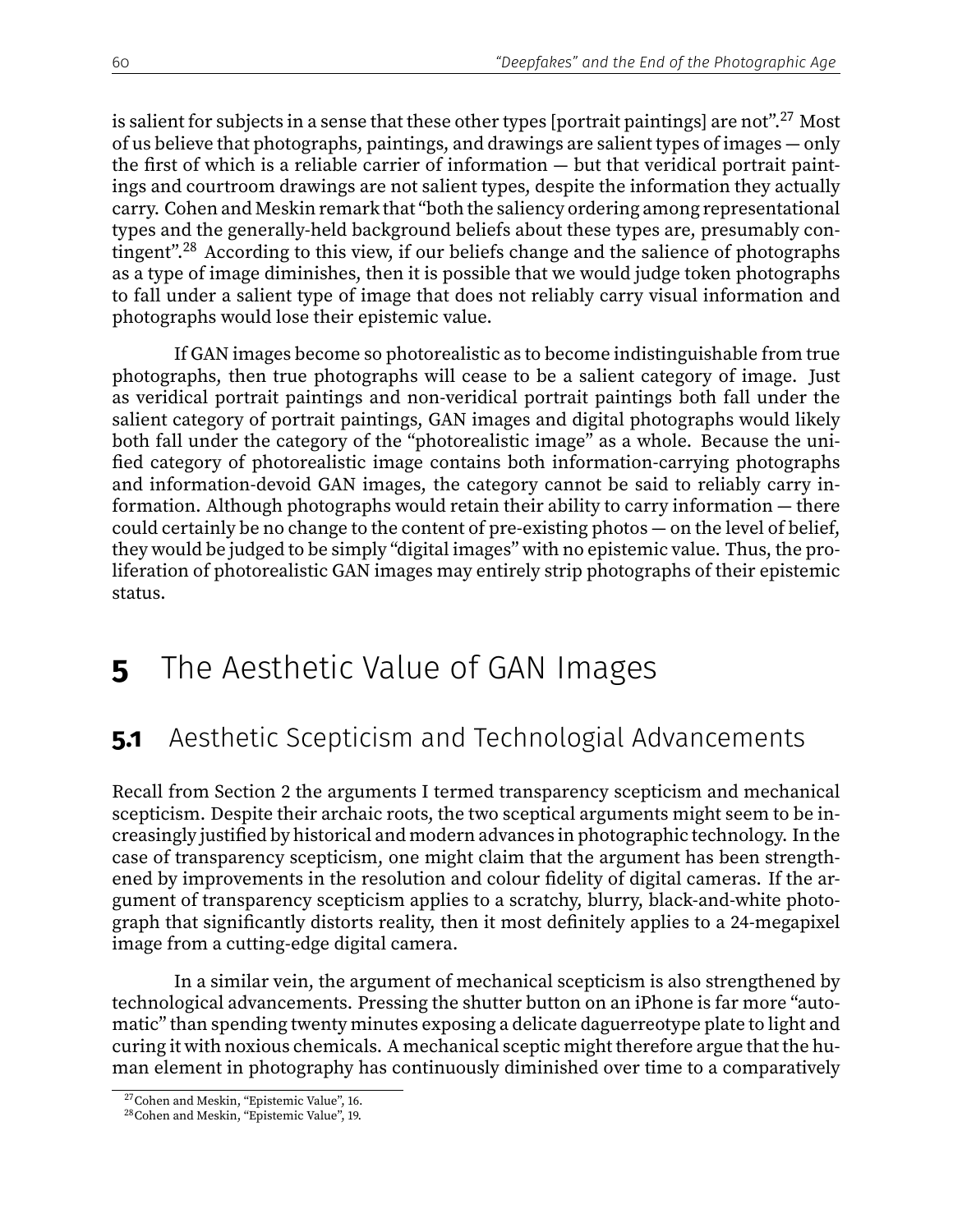infinitesimal amount in the present. would follow that the aesthetic value of photography has decreased in parallel.

Given that both sceptical arguments discussed are strengthened by recent developments in photography, it is possible that the arguments will also apply convincingly to GAN images, which represent yet another step forward in image technology. If these arguments do indeed successfully diminish the artistic value of GAN images, and GAN images become indistinguishable from genuine photographs, then it is possible that all digital images, genuine photographs included, will be relegated to an inferior aesthetic status.

#### **5.2** Are GAN Images Mind-Independent?

If GAN images are entirely mind-independent, then the sceptical arguments against the aesthetic value of photography may also apply equally to GAN images. In Section 4, we showed that GAN images have a mind-independent relation to their training set and seed. However, as we have seen in Wilson's analysis of photography, this is not to say that GAN images are entirely mind-independent. Wilson justifies her view that a photograph qua photo-picture is mind-dependent by characterizing photography as a process that involves intentional decisions made by the skilled photographer throughout the photographic process.

The same can be said for GAN images. As described in Section 3, during the GAN image process the image creator makes three choices: the selection of a training set (general appearance), the choice of a seed (specific appearance), and the curation of output images. These three opportunities for deliberate manipulation of the GAN image process have analogous opportunities in the photographic process. The selection of the training set, which determines the general appearance of generated images, is similar to a photographer's selection of a scene or object to photograph. Just as the choice of a training set consisting of images of human faces will cause the final image to resemble a human face, a photographer's choice to photograph a person will cause their resulting photograph to depict a person. Next, the seed, which determines the appearance of the image within the boundaries of the training set, is analogous to a photographer's selection of a vantage point and camera settings, such as focal length, shutter speed, and exposure. While the seed for a non-intentional GAN image can be random, so too can a non-intentional photograph be taken on automatic settings from an arbitrary vantage point. But skilled photographers control these factors to influence the appearance of their final image, and I argue that creators of GAN images can do the same by selecting a seed. Finally, the curation of GAN images is identical to a photographer's curation of their best work from a session a wedding photographer may capture a thousand photographs but only determine a few dozen to be satisfactory. If we accept Wilson's argument that the photographic process is sufficiently mind-dependent to fulfil artistic intentions, then these parallels with the GAN image process suggest the same about the latter.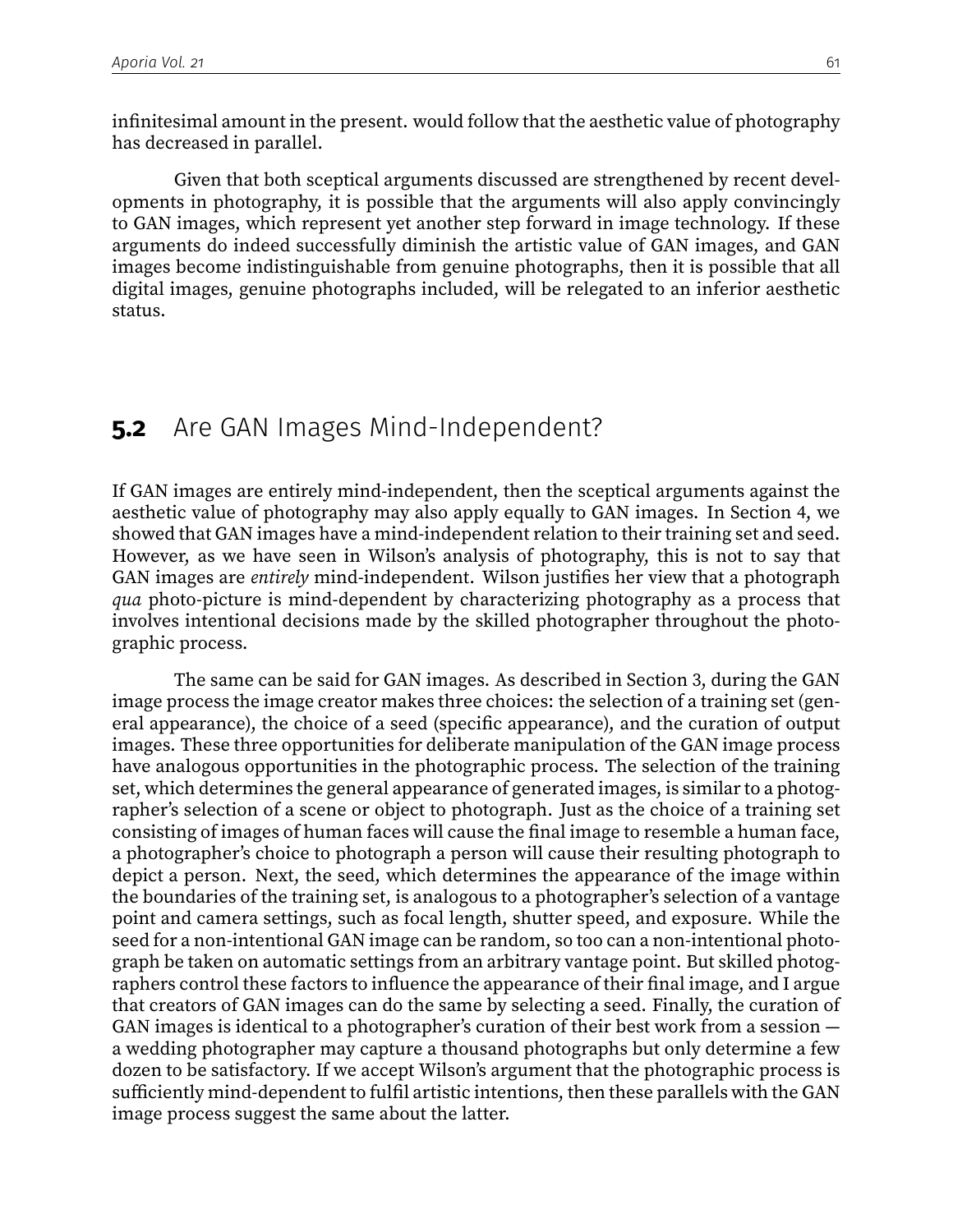### **5.3** Dispelling Aesthetic Scepticism Regarding GAN Images

Let us consider the arguments of transparency and mechanical scepticism to determine whether they are applicable to GAN images, and then attempt to adapt Wilson's stance to rebut them if they do. Transparency scepticism, especially in Scruton's formulation, assumes the premise that, in their "ideal form", photographs are reproductions, not interpretations, of reality. In the terminology of Section 4, photographs are meant to carry visual information. Even if we accept this essentialist view of photographs and grant that the information-carrying "ideal form" of photography precludes artistic expression, it is also clear that this argument simply does not apply to GAN images. GAN images, as shown in Section 4, do not carry visual information and do not resemble any existing object. As such, transparency scepticism falls flat against GAN images and provides no basis for denying their potential aesthetic value.

Having dispensed with transparency scepticism against GAN images, let us now turn to mechanical scepticism. The mechanical sceptic argument against photography holds that the presence of mechanistic processes in photography reduces the ability of photographs to reliably transmit the original intentions of the photographer. This argument applies GAN images with little to no modification  $-$  if anything, GAN images can be said to use even more automated processes than does photography. However, Wilson's objection to mechanical scepticism successfully defends the aesthetic value of GAN images with little to no modification as well. As a mechanical sceptic, Warburton might claim that the creator of a GAN image leaves even less of a trace upon their work than a photographer does, and that they must further compensate for that loss of agency through some personal certification. However, as inspired by Wilson's argument, so long as the GAN image process still allows an image creator to determine the content of the resulting GAN image in accordance with an artistic intention, the resulting image, qua picture, can still transmit that intention and bear artistic value. Wilson's view states in short that the various image-making processes—painting, photography, even GANs — exist to help artists realize their intentions, and that artistic intentions are fulfilled through those processes, not limited by them.

Thus, scepticism about the aesthetic value of photography is equally as inapplicable to genuine photographs as it is to GAN images. Just as photography can be mastered by a skilled photographer to produce images of a desired visual appearance that bears an artistic intention, so too can the GAN image process allow for a skilled image creator to fulfil their artistic intentions through the skilful use of that process. Wilson's characterization of photographs as a duality of photo-image and photo-picture can be applied to GAN images; it is possible for a skilled individual to create not just a GAN image, but a GAN picture.

GAN images and photographs are two very different kinds of images in terms of their production, but they both are deserving of aesthetic interest in their own unique manner. While other arguments that GAN images are intrinsically aesthetically inferior to other visual media may exist, I argue that the most widely held such views will rely on the same flawed thesis of mind-independence that is used to justify similar arguments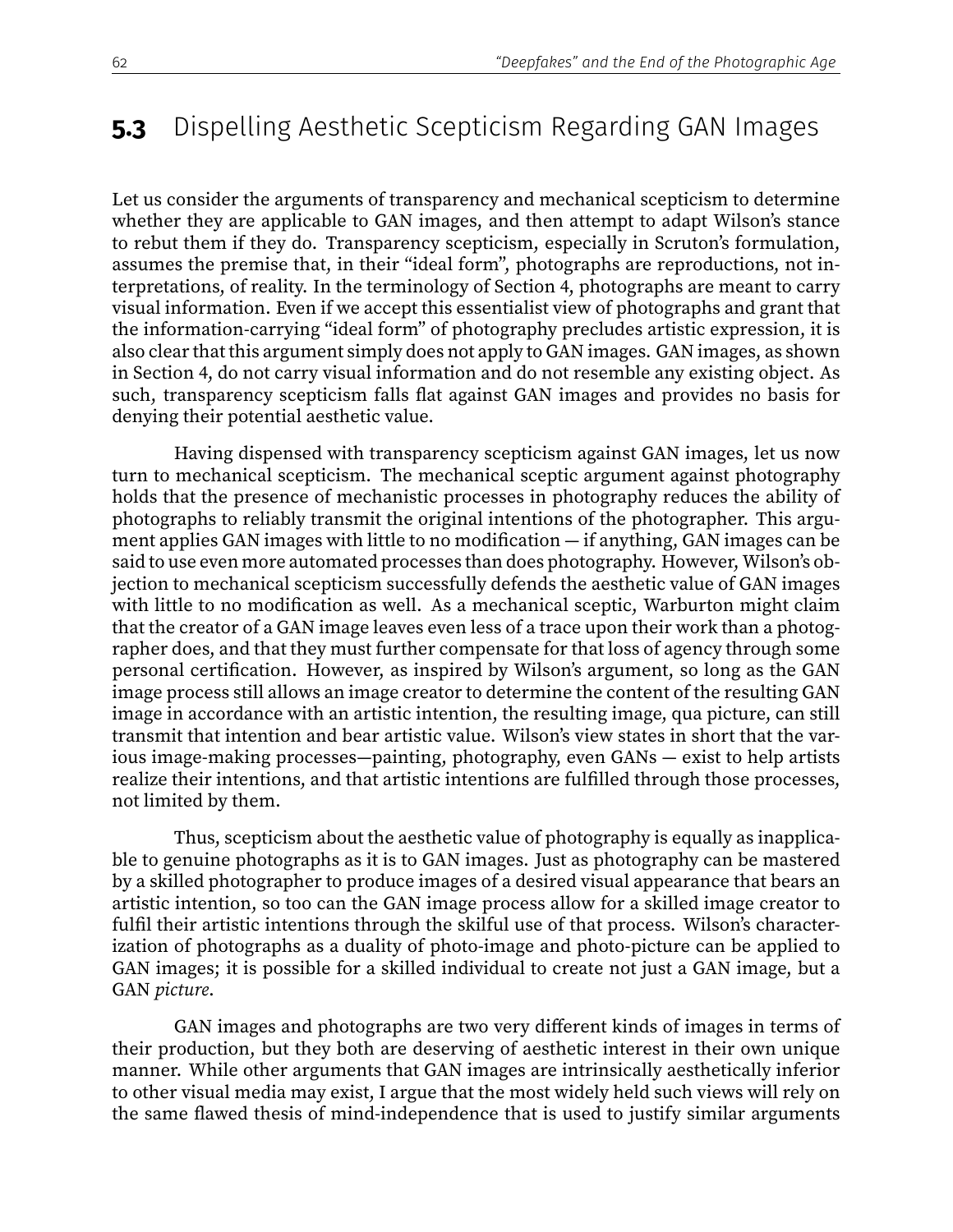against photographs. Given that in the art world photographs are widely believed to be a full-fledged visual artform comparable to painting, I believe that, barring the emergence of totally novel objections, GAN images may soon join photographs and paintings on the walls of the art gallery.

### **6** Implications: The End of the Photographic Age

In 1958, film theorist André Bazin called the invention of photography "clearly the most important event in the history of the plastic arts".<sup>29</sup> On Bazin's account of the evolution of visual art, prior to the invention of photography "painting was torn between two ambitions: one, primarily aesthetic... the other... to duplicate the world outside". In other words, paintings once occupied the dual epistemic and aesthetic role that photography fulfils today.<sup>30</sup> Bazin claims that the invention of photography "freed Western painting, once and for all, from its obsession with realism".<sup>31</sup> According to Bazin's chronology of painting, the period between the development of perspective — the "original sin of Western painting" $32$  — and the invention of photography was a dark age in which painters were torn between epistemic and aesthetic commitments. Afterwards, painters abandoned their imagined obligation to realism, ushering in in a golden age of creativity.

Just as Bazin uses the invention of photography to delineate the "dark age" and "golden age" of painting, the proliferation of GAN images presents another boundary, in this case between two ages of photography. Taking inspiration from Bazin, I propose to call the period of time in which photographs occupied their dual epistemic-aesthetic role in society the "Photographic Age". The Photographic Age began with the invention of photography, and, as I have argued in this paper, it may end with the invention of the GAN image.

As we stand in the last days of the Photographic Age, there remain two practical problems to solve, each corresponding to one of the aspects of photography. First, the loss of photography as a ubiquitous and trusted epistemic tool indeed poses a threat to be mitigated, whether through an effort to prevent the perceptual merging of the categories of photographs and GAN images, or through an attempt to inform the public about the impending crisis of epistemic unreliability. Second, for the sake of artistic innovation, we ought to maintain permissive definitions of aesthetic value such that the GAN image process and photography can both be used to their full potential, rather than adopt dogmatic and exclusionary definitions of art that stymie the creation of new works. Photography has long been a special source of information and a cherished artistic medium, but our best hope for its future in the face of technological advances is to enjoy the new artistic possibilities created by artificial intelligence while avoiding the threats that it poses.

<sup>&</sup>lt;sup>29</sup> Andre Bazin and Hugh Gray, "The Ontology of the Photographic Image," Film Quarterly 13, no. 4 (1960): 9.

<sup>30</sup>Bazin and Grey, "Ontology", 9.

<sup>&</sup>lt;sup>31</sup>Bazin and Grey, "Ontology", 6.

<sup>&</sup>lt;sup>32</sup> Bazin and Grey, "Ontology", 7.